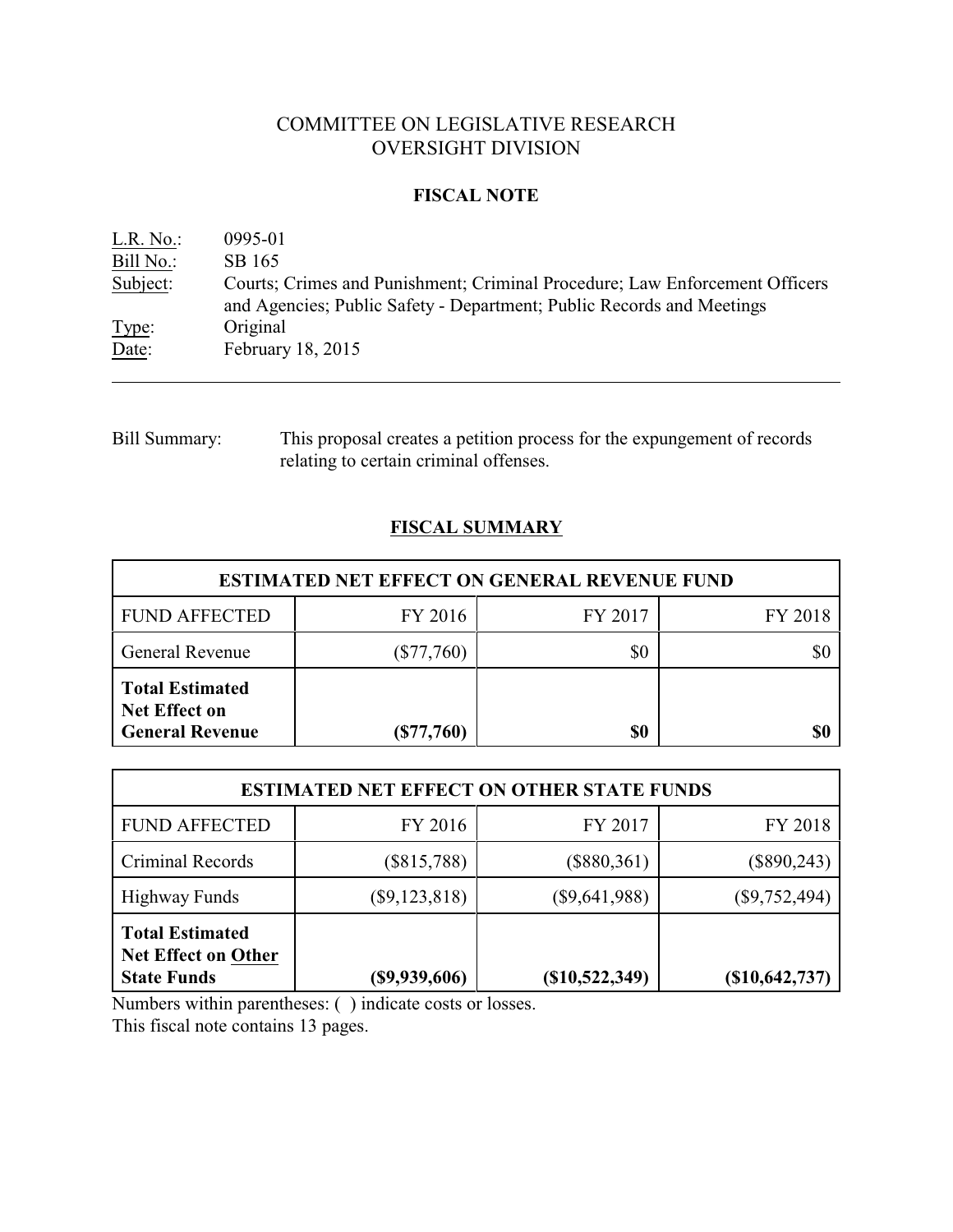L.R. No. 0995-01 Bill No. SB 165 Page 2 of 13 February 18, 2015

| <b>ESTIMATED NET EFFECT ON FEDERAL FUNDS</b>                               |                         |                         |                         |  |  |
|----------------------------------------------------------------------------|-------------------------|-------------------------|-------------------------|--|--|
| <b>FUND AFFECTED</b>                                                       | FY 2016                 | FY 2017                 | FY 2018                 |  |  |
| <b>Federal Funds</b>                                                       | \$0 or $(\$31,100,000)$ | \$0 or $(\$62,200,000)$ | \$0 or $(\$62,200,000)$ |  |  |
|                                                                            |                         |                         |                         |  |  |
| <b>Total Estimated</b><br><b>Net Effect on All</b><br><b>Federal Funds</b> | \$0 or (\$31,100,000)   | \$0 or (\$62,200,000)   | \$0 or (\$62,200,000)   |  |  |

| <b>ESTIMATED NET EFFECT ON FULL TIME EQUIVALENT (FTE)</b>    |                |                |                |  |  |
|--------------------------------------------------------------|----------------|----------------|----------------|--|--|
| <b>FUND AFFECTED</b>                                         | FY 2016        | FY 2017        | FY 2018        |  |  |
| Criminal Records                                             | <b>15 FTE</b>  | <b>15 FTE</b>  | <b>15 FTE</b>  |  |  |
| <b>Highway Funds</b>                                         | 196 FTE        | <b>196 FTE</b> | <b>196 FTE</b> |  |  |
| <b>Total Estimated</b><br><b>Net Effect on</b><br><b>FTE</b> | <b>211 FTE</b> | <b>211 FTE</b> | <b>211 FTE</b> |  |  |

 $\boxtimes$  Estimated Net Effect (expenditures or reduced revenues) expected to exceed \$100,000 in any of the three fiscal years after implementation of the act.

| <b>ESTIMATED NET EFFECT ON LOCAL FUNDS</b>            |  |  |  |  |  |
|-------------------------------------------------------|--|--|--|--|--|
| FY 2017<br><b>FUND AFFECTED</b><br>FY 2016<br>FY 2018 |  |  |  |  |  |
| \$0<br>\$0<br>\$0<br>  Local Government               |  |  |  |  |  |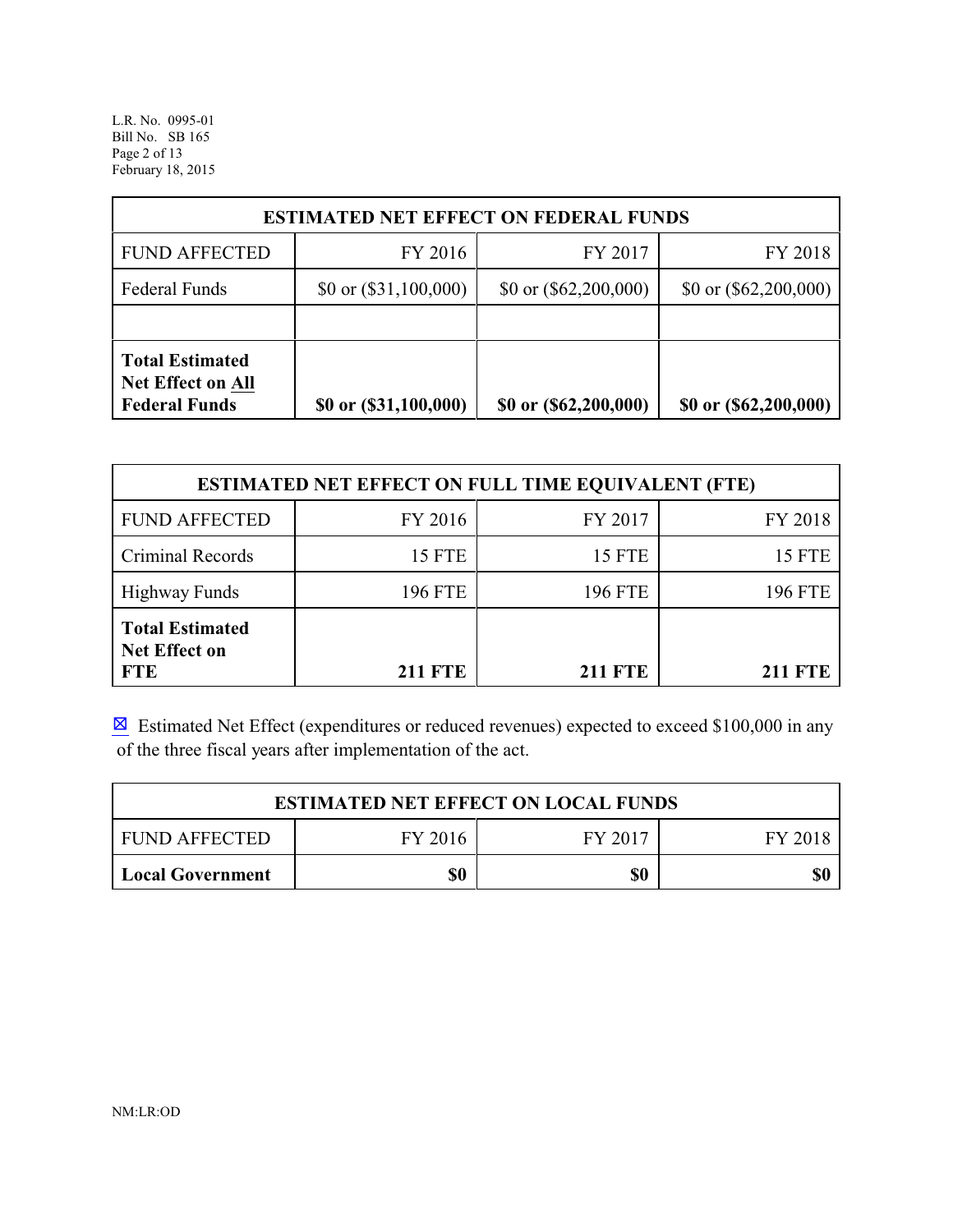L.R. No. 0995-01 Bill No. SB 165 Page 3 of 13 February 18, 2015

#### **FISCAL ANALYSIS**

#### ASSUMPTION

Officials at the **Department of Public Safety's Missouri Highway Patrol (MHP)** report that the Criminal Justice Information Services Division (CJIS) states that there are currently 1,208,503 arrests with corresponding court actions that could potentially qualify for expungement under this new legislation. Of those, at least 831,646 are old enough to qualify under the year restriction created by this bill. If every person who is qualified to have his or her record expunged would submit a petition, there would be approximately 831,646 petitions for expungement and this would require 672 FTE (831,646/1,237). Over the past five years, there is an average of 75,311 arrests with corresponding actions received by the Central Repository for offenses covered under this section, providing for the potential number of petitions each year after the initial eligible petitions are processed.

1 FTE = 1,856 hours (average work hours per year) x 60 minutes per hour = 111,360 minutes per year.

The current average time per petition to log, process, research, review, create related correspondences, and to expunge the information when the order is received is 90 minutes. Therefore, one FTE can handle 1,237 expungements per year = 111,360 / 90.

With the current estimated potential of approximately 831,646 petitions eligible for expungement upon enactment of this legislation, the following percentages of persons actually requesting an expungement will directly relate to the number of FTE required:

 $10\% = 831,646$  x  $.10 = 83,164 / 1,237 = 62.23$  FTE  $20\% = 831,646$  x  $.20 = 166,329 / 1,237 = 134.46$  FTE  $30\% = 831,646$  x  $.30 = 249,493 / 1,237 = 201.69$  FTE  $40\% = 831,646$  x  $.40 = 332,658 / 1,237 = 268.92$  FTE  $50\% = 831,646$  x  $.50 = 415,823 / 1,237 = 336.15$  FTE  $60\% = 831,646$  x  $.60 = 498,987 / 1,237 = 403.38$  FTE  $70\% = 831,646$  x  $.70 = 582,152 / 1,237 = 470.61$  FTE  $80\% = 831,646$  x  $.80 = 665,316 / 1,237 = 537.84$  FTE  $90\% = 831,646$  x  $.90 = 748,481 / 1,237 = 605.07$  FTE  $100\% = 831,646 / 1,237 = 672.30$  FTE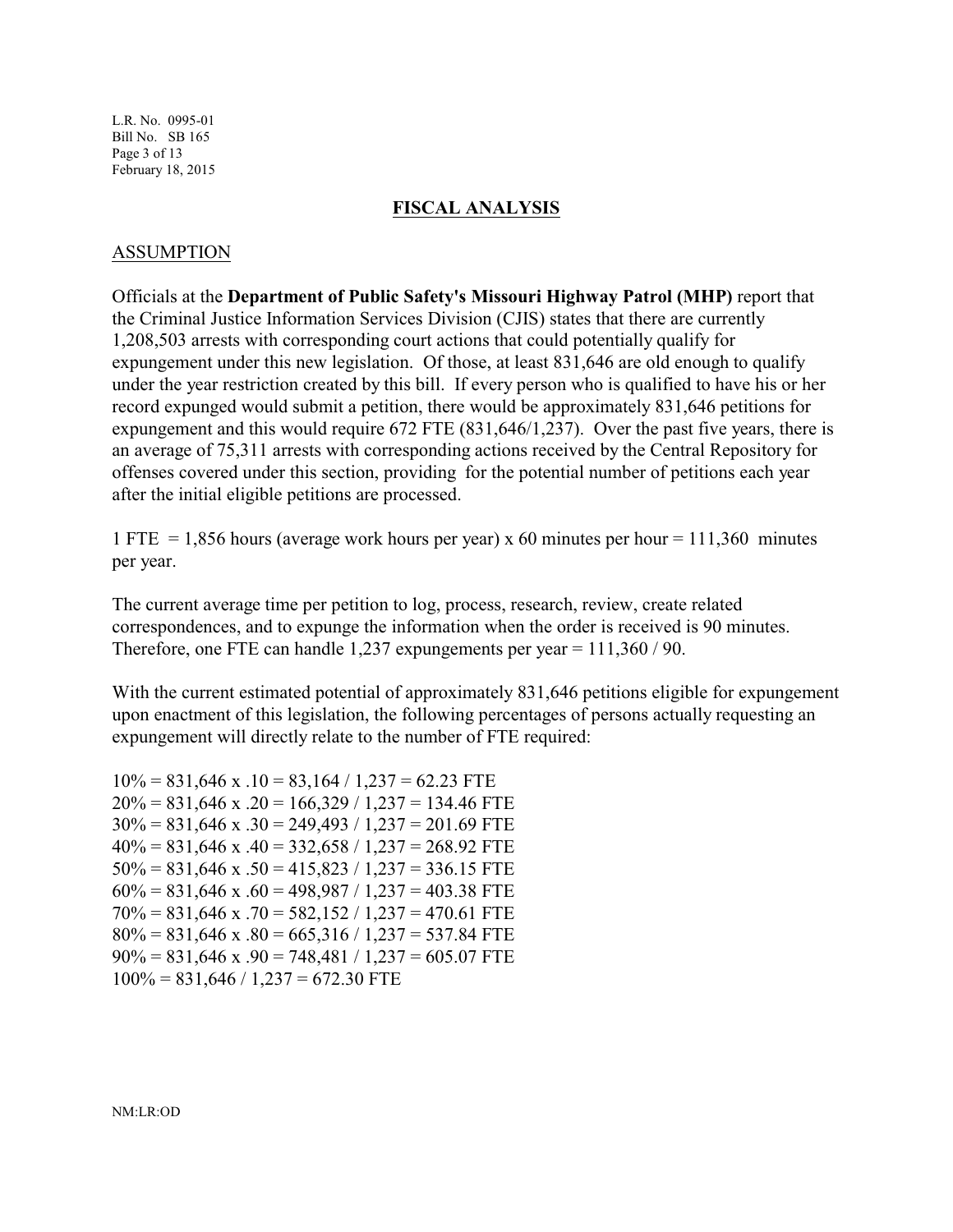L.R. No. 0995-01 Bill No. SB 165 Page 4 of 13 February 18, 2015

### ASSUMPTION (continued)

The CJIS Division realizes this is an extraordinary number of new FTE and would be willing to initiate the hiring process based on the average number of arrests (75,311) with corresponding court actions that the CJIS Division has received over the past five years. While it is unrealistic to project that 100% of the persons eligible each year would file petitions for expungement, it would be a conservative estimate that 20 to 30 percent would file requiring an additional 12-18 employees. For purposes of this fiscal note, the Patrol will request 15 which is the middle of that range. Clearly, if a large number of these expungements were to be granted with even 15 FTE the backlog would compound greatly to the point it may take several years to catch up.

75,317 / 1,237 = 60.88 x 20% = 12.76 FTE  $75,317 / 1,237 = 60.88 \times 30\% = 18.26$  FTE

These FTE (CJIS Technicians) would be necessary to process all expungement requests, review criminal history records, contact any agency associated with the arrests or convictions, and collect the necessary data for the court orders.

Based on the average yearly salary and benefit rate per FTE at \$53,366 and the ability of that employee to process 1,237 expungements per year, the cost alone per expungement is \$53,366 \  $1,237 = $43.14$ . It is suggested that a fee, similar to the criminal history background check fee, be implemented for the cost of researching and reviewing the criminal histories, as well as contacting of the various agencies associated with the arrests. In researching other states with similar expungement requirements, they all charge a fee to offset the cost of the time required to process the expungements. Their fees ranged from \$50 to \$450 per petition per arrest date.

These FTE will most likely be 2nd and 3rd shift employees so they would not require any equipment. However, there would be recurring costs of \$650 per year per FTE for office supplies and phone charges. If any FTE were placed on the 1st shift, standard equipment would be required at a one-time cost of \$6,094 per FTE. Any more than 65 additional FTE would require more physical space even with splitting up the FTE on second and third shifts.

The Patrol Records Division (PRD) states that the calculations below include possible expungements from arrests completed by the Highway Patrol prior to 2009 for violations of misdemeanor offenses under section 567.020, Chapter 195, section 568.040, Chapter 301, Chapter 302, Chapter 303, Chapter 304, Chapter 307 and Chapter 390, RSMo. While there are hundreds of thousands of additional Traffic Arrests System (TAS) records that would meet the criteria for expungement under this proposed legislation, the aforementioned were used considering they were specifically noted in the bill and cover a majority of the traffic-related arrests completed by the Highway Patrol.

NM:LR:OD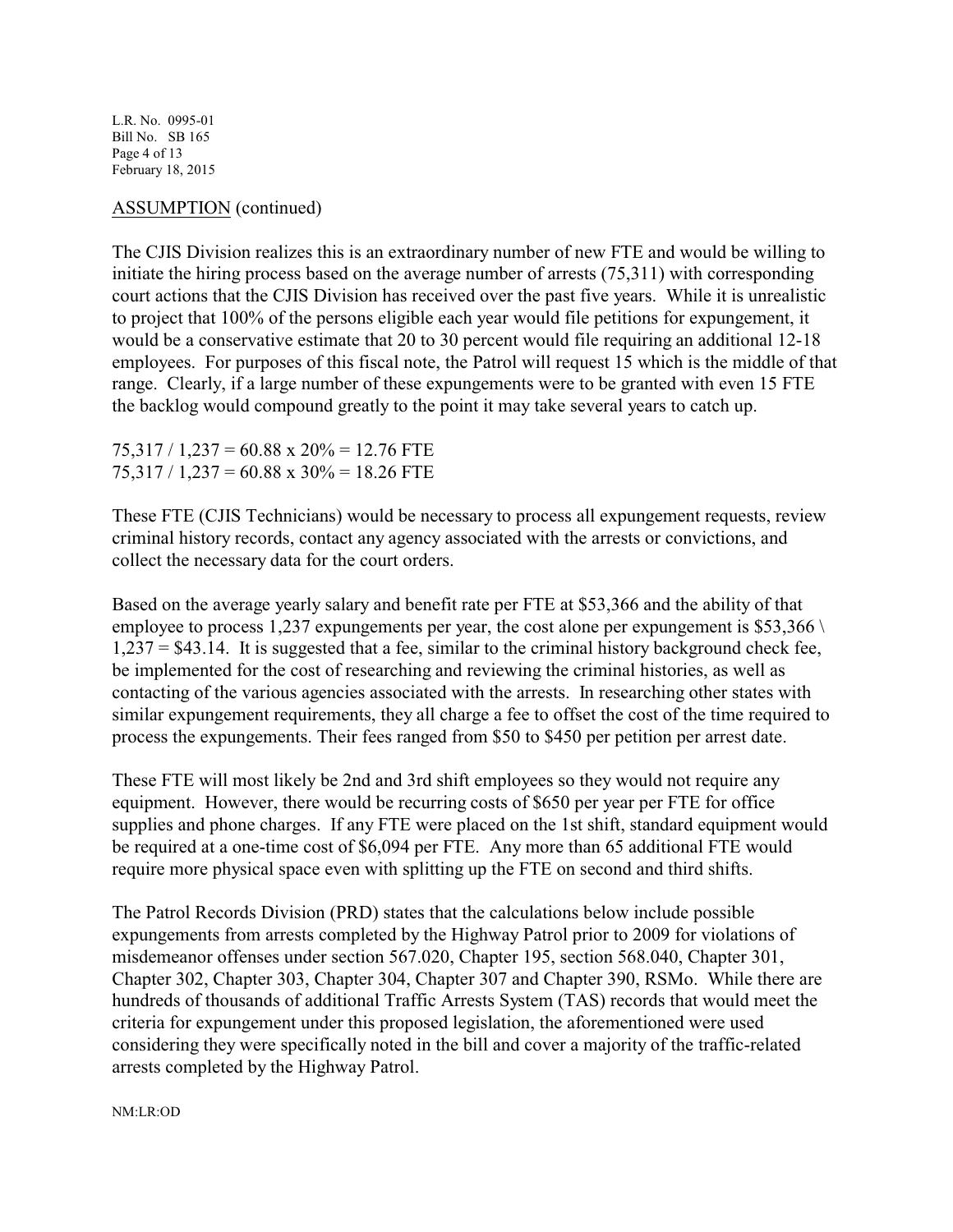L.R. No. 0995-01 Bill No. SB 165 Page 5 of 13 February 18, 2015

### ASSUMPTION (continued)

There are currently 9,722,657 arrests records in TAS that meet the above noted criteria. Given this, if only five percent of the individuals who qualify to have his or her record expunged would submit a petition, there would be approximately 486,133 (9,722,657 x .05) petitions for expungement submitted to PRD and would require 196 FTE. There is an average of 117,281 arrests made each year for violations of 304.010 alone, which provides the potential number of petitions each year after the initial eligible petitions were processed.

1 FTE  $= 1,856$  hours (average work hours per year) x 60 minutes per hour  $= 111,360$  minutes per year.

The current average time per petition to log, process, research, review, create related correspondences, and to expunge the information when the order is received is 45 minutes. Therefore, one FTE can handle 2,475 expungements per year = 111,360 / 45.

With the current conservative estimate of 9,722,657 records eligible for expungement upon enactment of this legislation, the following percentages of persons actually requesting an expungement will directly relate to the number of PRD FTE required:

 $1\% = 9,722,657 \times 0.01 = 92,226 / 2,475 = 37$  FTE  $5\% = 9,722,657$  x  $.05 = 486,142 / 2,475 = 196$  FTE  $10\% = 9{,}722{,}657$  x  $.10 = 972{,}265 / 2{,}475 = 392$  FTE  $20\% = 9{,}722{,}657$  x  $.20 = 1{,}944{,}531 / 2{,}475 = 785$  FTE

Given a large segment of the population has received at least one traffic-related citation, it is realistic to assume a significant number of these individuals will file a petition to expunge these records. A conservative estimate would be five percent; however, it is impossible to estimate the number with any certainty. These FTE (Quality Control Clerks) would be necessary to process all expungement requests, review records, contact agencies, and collect the necessary data for the court orders.

Based on the average yearly salary and benefit rate per FTE of \$43,963 and the ability of that employee to process 2,475 expungements per year, the cost per expungement is  $$43,963 \setminus 2,475$  $= $17.76$ . It is suggested that a fee, similar to the criminal history background check fee, be implemented for the cost of researching and reviewing the criminal histories.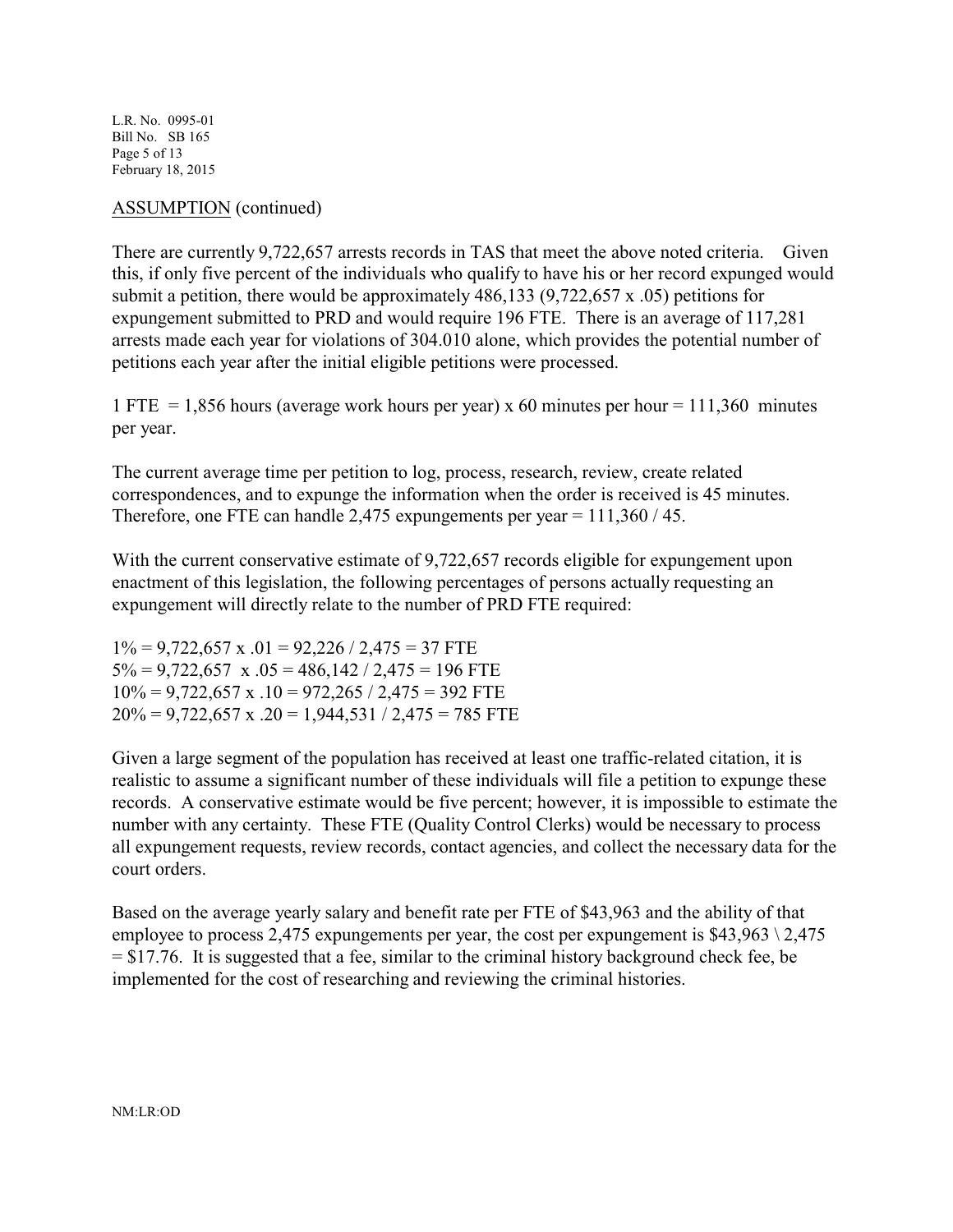L.R. No. 0995-01 Bill No. SB 165 Page 6 of 13 February 18, 2015

#### ASSUMPTION (continued)

The Patrol Records Division would have to initiate the use of work shifts (sharing work stations) in order to physically accommodate 37 FTE needed to process only 1% of the possible expungements. The division currently has workspace for 39 employees, not including supervisors. Processing five percent of the possible expungements would require additional workspace. The physical requirements would increase with the number of FTE required to meet the demand for expungements. Employees sharing cubicles would not require additional equipment; however, there would be recurring costs of \$650 per year per FTE for office supplies and phone charges. FTE requiring new work stations would incur a one-time cost of \$6,094 per FTE.

A significant processing backlog would occur if sufficient FTE are not assigned to accommodate the number of expungements ordered.

The provisions of the bill would require approximately 211 new FTE to process the expungement requests resulting from this legislation. The Patrol would need to rent office space for this additional staff. Per the Office of Administration's Statewide Space Standards, each FTE would require 64 square feet of office space for a total of 13,504 square foot building (64 x 211). The rental cost per square foot is \$14. Therefore, the total yearly cost of renting office space would be \$189,056 (13,504 x \$14). Additionally, there would be janitorial/trash costs of \$1.50 per square foot for a yearly cost of \$20,256 (13,504 x \$1.50). There would also be utility costs of \$2.00 per square foot for a yearly cost of \$27,008 (13,504 x \$2.00). For purposes of this fiscal note, the above mentioned costs have been split accordingly between the two funds involved.

**Oversight** inquired DPS/MHP about the FTE and where they would be located. Officials at the DPS/MHP assume the FTE would be located in Jefferson City. Oversight then made some inquiries to the officials at the Office of Administration's Facilities Management and Design Construction about the number of FTE in DPS/MHP's response to see if a new building would need to be considered. Officials at the Office of Administration's Facilities Management and Design Construction assume there would be a need for 48,530 square feet (45,080 for Quality Control Clerks and 3,450 for CJIS) for the 211 FTEs. At \$14 a square foot for rent and \$3.50 a square foot for utilities and janitorial supplies, the total cost for the 211 FTEs would be \$849,275. This would be split between the Criminal Records fund and the Highway fund.

Officials at the **City of Kansas City** assume this legislation has the potential to lead to more requests for expungements, which would have a fiscal impact on the City because the City would need to devote more attorney time to these requests. We are unable to place a dollar figure on that amount without knowing how it would increase the requests.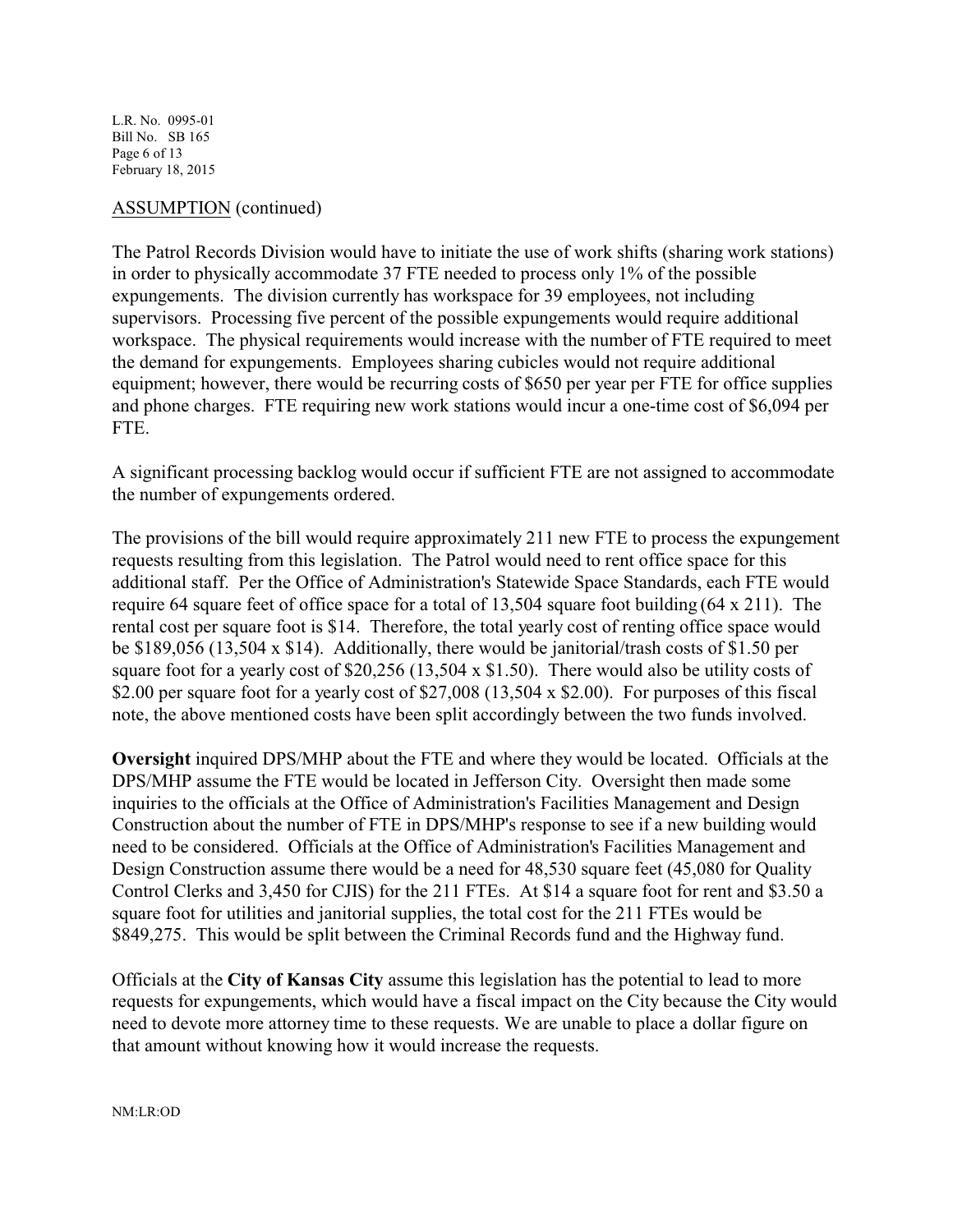L.R. No. 0995-01 Bill No. SB 165 Page 7 of 13 February 18, 2015

### ASSUMPTION (continued)

In addition, the City is concerned that the legislation in its current form has the unintended consequence of also allowing for expungements of DUI's, violations of protection orders, child endangerments, and other offenses when those offenses are prosecuted under a City ordinance as opposed to a state statute. Section 610.108.2(4) allows for the expungement of all municipal ordinance violations with the exception of several offenses when those offenses are prosecuted under certain state statutes. The City prosecutes many DUIs, violations of orders of protection, child endangerments, and other offenses as ordinance violations. Persons prosecuted under City ordinances for these offenses could be eligible for an expungement.

**Oversight** assumes the City of Kansas City can absorb the cost through the City's budget process.

Officials at the **Department of Revenue (DOR)** assume although this proposal is not federally mandated, the proposal will violate federal Commercial Driver License (CDL) provisions prohibiting masking of traffic violations and record keeping requirements for convictions and license actions committed in any type of vehicle under 49 CFR §384, specifically, the provisions of §384.225(d), as adopted in Missouri under §302.347, for offenses committed by those required to possess a CDL. This proposal would likely jeopardized federal compliance (49 CFR Part 384) for Missouri's CDL program, and risk the loss of substantial federal highway funding to the state via withholding (49 CFR § 383.401) and possible decertification (49 CFR § 384.405), resulting in the inability for Missouri to issue CDL credentials.

Provisions of the proposed section 610.108.2(4) which permit the expungement of any municipal ordinance or misdemeanor violation for driving while intoxicated (DWI) or driving with excessive blood alcohol content (BAC) appear to conflict with the provisions of Section 577.054, RSMo, in regard to the expungement of such. Section 577.054, RSMo, allows expungement of such offenses only after a ten-year period from conviction, upon a showing that the applicant's habits and conduct show that they no longer pose a threat to the public safety, and excludes CDL holders and those required to possess a CDL. The current proposal would allow after as little as five years, without any required showing of reformation.

This section would require the Department, if named as a party defendant, to honor a court order for expungement of felony drug offenses, municipal ordinance violations, and misdemeanor offenses with certain exceptions such as DWI's, BAC's and any offense involving a CDL holder in any vehicle. Under these provisions, a person may apply to any civil division of the circuit court in any county where he or she was found guilty. There are no statistics available to determine exactly how many additional expungements will result from this proposal. If the volume is so significant that it cannot be absorbed by existing staff, additional FTE(s) will be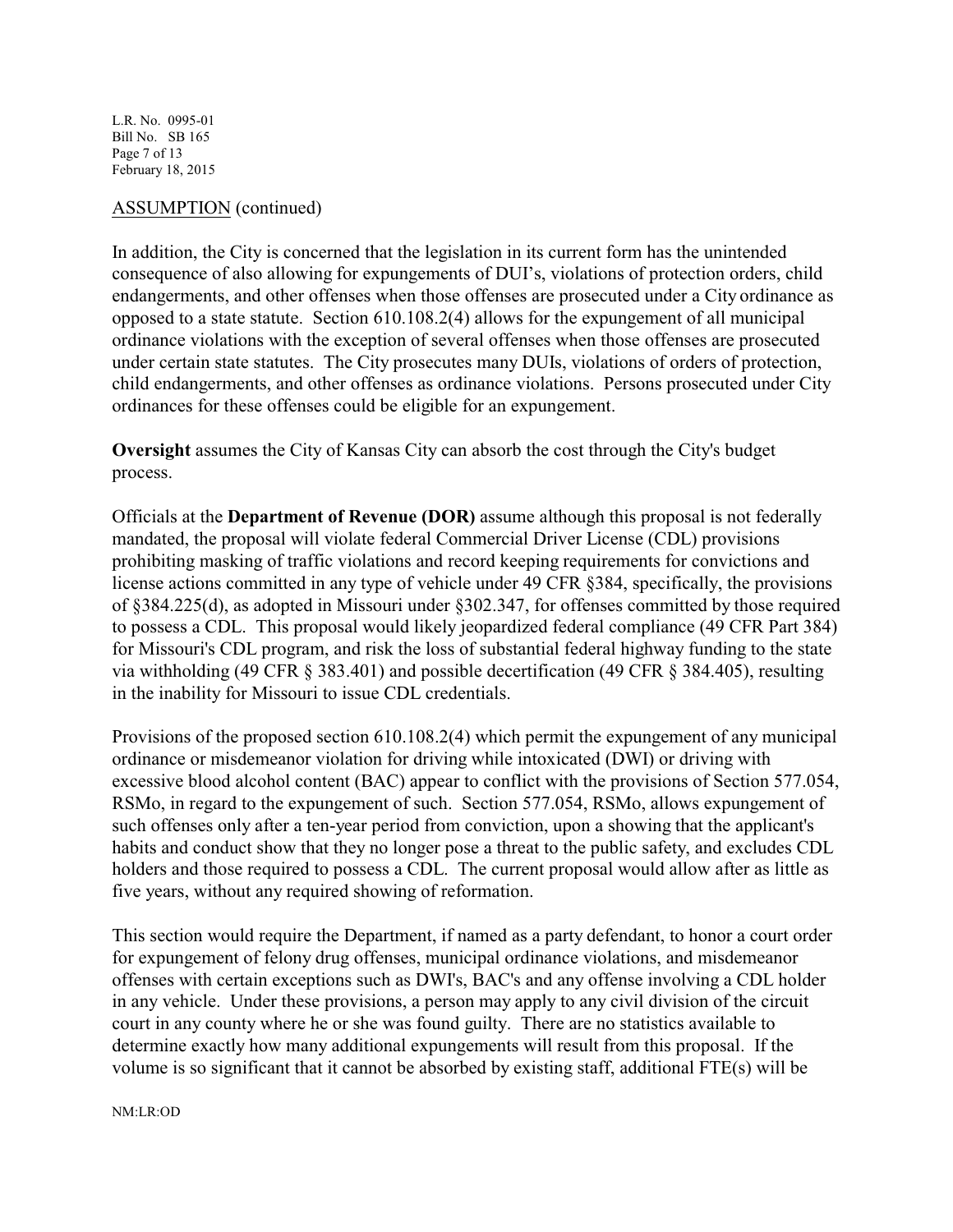L.R. No. 0995-01 Bill No. SB 165 Page 8 of 13 February 18, 2015

ASSUMPTION (continued)

requested through the appropriation process.

Due to the increase in court-ordered expungements received by the Department, programming and testing of the Missouri Driver License (MODL) system will be required to:

- Allow the Driver License Bureau to expunge:
	- Any conviction as required by court order.
	- Any associated suspension or revocation.
- Programming requirements and testing for expungements:
	- Driver License Bureau estimates 320 hours of user acceptance testing and training by one Administrative Analyst I.
	- Driver License Bureau estimates 320 hours of user acceptance testing and training by one Management Analyst Specialist II.
- Requires a review of administrative rules and internal procedures for revisions by one Revenue Band Manager I at 160 hours.

In summary, the Department would need the following existing FTEs to test MODL system at the following overtime rates: cost for one Administrative Analyst I of \$8,000 (320 hours  $\omega$  \$25 per hour), cost for one Management Analyst Specialist II of \$7,360 (320 hours @ \$23 per hour), and cost for one Revenue Band Manager I of \$4,000 (160 hours  $\omega$  \$25 per hour) for a total Department overtime testing cost for personnel of \$19,360 in FY16. There would also be programming requirements done by IT Consultants at \$77,760. The grand total cost to the Department would be \$97,120.

**Oversight** assumes DOR is provided with core funding to handle a certain amount of computer programming activity each year. Oversight assumes DOR could absorb the overtime costs for existing employees related to this proposal. If multiple bills pass which require additional staffing and duties at substantial costs, DOR could request funding through the appropriation process.

Officials at the **Missouri Department of Transportation (MoDOT)** assume the penalty for the first year is a withholding of 5% which is \$31.1 million dollars and then a penalty of 10% which is \$62.2 million each year thereafter. The consequences for a State's noncompliance is found in the FMCSRs part 384.401. The consequences do impact funding: "Withholding of funds based on noncompliance. (a) Following the first year of noncompliance. An amount up to 5 percent of the Federal-aid highway funds required to be apportioned to any State under each of sections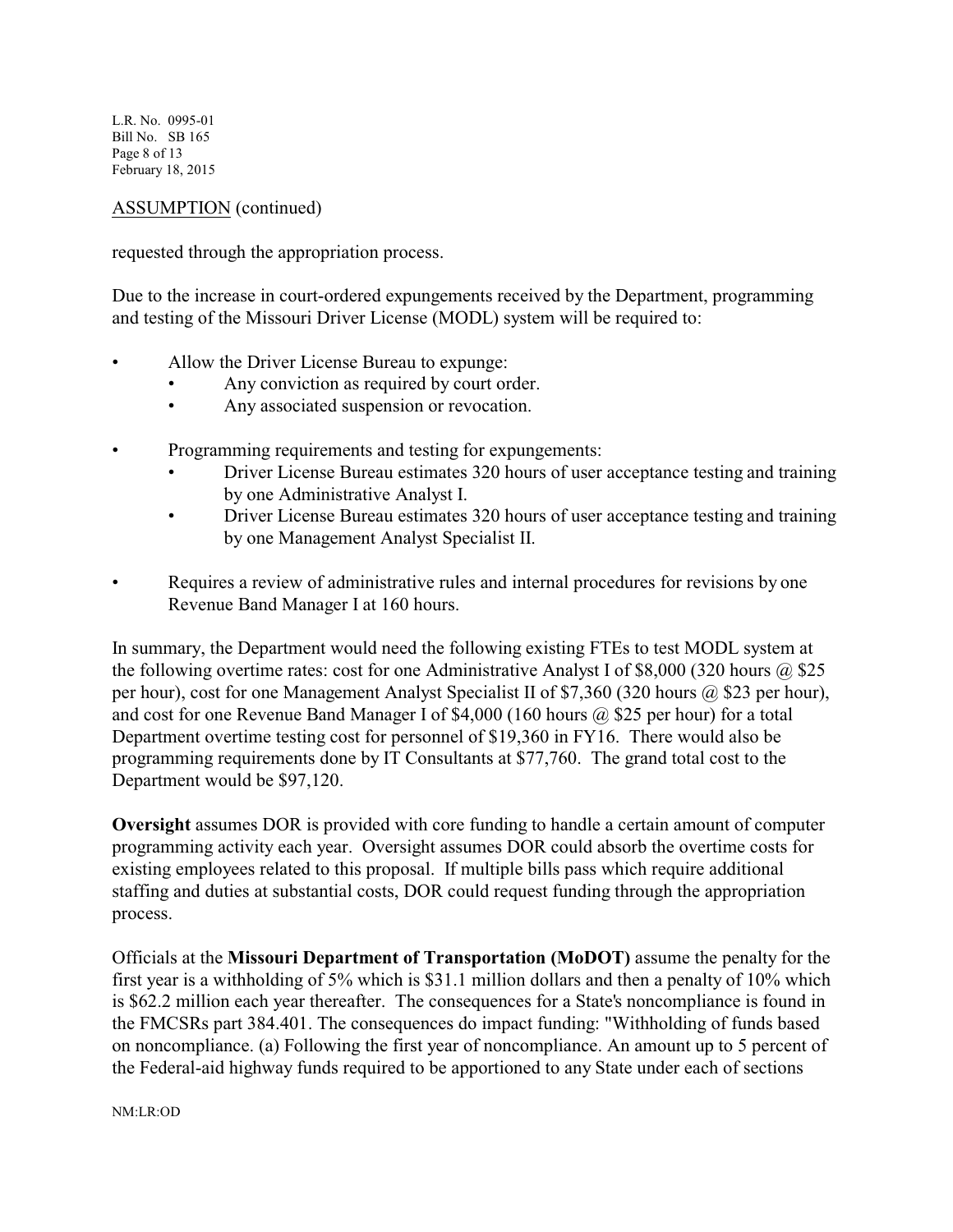L.R. No. 0995-01 Bill No. SB 165 Page 9 of 13 February 18, 2015

#### ASSUMPTION (continued)

104(b)(1), (b)(3), and (b)(4) of title 23 U.S.C. shall be withheld from a State on the first day of the fiscal year following such State's first year of noncompliance under this part. (b) Following second and subsequent year(s) of noncompliance. An amount up to 10 percent of the Federal-aid highway funds required to be apportioned to any State under each of sections  $104(b)(1)$ ,  $(b)(3)$ , and (b)(4) of title 23 U.S.C. shall be withheld from a State on the first day of the fiscal year following such State's second or subsequent year(s) of noncompliance under this part.

**Oversight** assumes that since MoDOT is interpreting the federal regulation as a withholding of federal funds should this proposal pass, Oversight is unable to determine whether this will put MoDOT in noncompliance with the United States Department of Transportation Federal Highway Administration (FHWA). MoDOT has requested guidance from the FHWA, but has not received a response regarding this proposal.

Officials from the **Office of the Secretary of State (SOS)** state many bills considered by the General Assembly include provisions allowing or requiring agencies to submit rules and regulations to implement the act. The SOS is provided with core funding to handle a certain amount of normal activity resulting from each year's legislative session. The fiscal impact for this fiscal note to the SOS for Administrative Rules is less than \$2,500. The SOS recognizes that this is a small amount and does not expect that additional funding would be required to meet these costs. However, the SOS also recognizes that many such bills may be passed by the General Assembly in a given year and that collectively the costs may be in excess of what the office can sustain with the core budget. Therefore, the SOS reserves the right to request funding for the cost of supporting administrative rules requirements should the need arise based on a review of the finally approved bills signed by the Governor.

**Oversight** assumes the SOS could absorb the costs of printing and distributing regulations related to this proposal. If multiple bills pass which require the printing and distribution of regulations at substantial costs, the SOS could request funding through the appropriation process.

Officials at the **Department of Corrections (DOC)** assume this legislation may cause an increase in workload for Institutional Records Office Staff as it expands the list of offenses for which an individual can request expungement. Expunging these records for the specified offenses through destruction, redacting or removal (electronic) will result in an increase in workload for our Institutional Records Officers, as they are the custodian of records for our offender files. This could also affect records kept at Probation and Parole Offices. While it represents an increase in workload, it is not anticipated that petitions for expungement will occur often enough to significantly impact the DOC.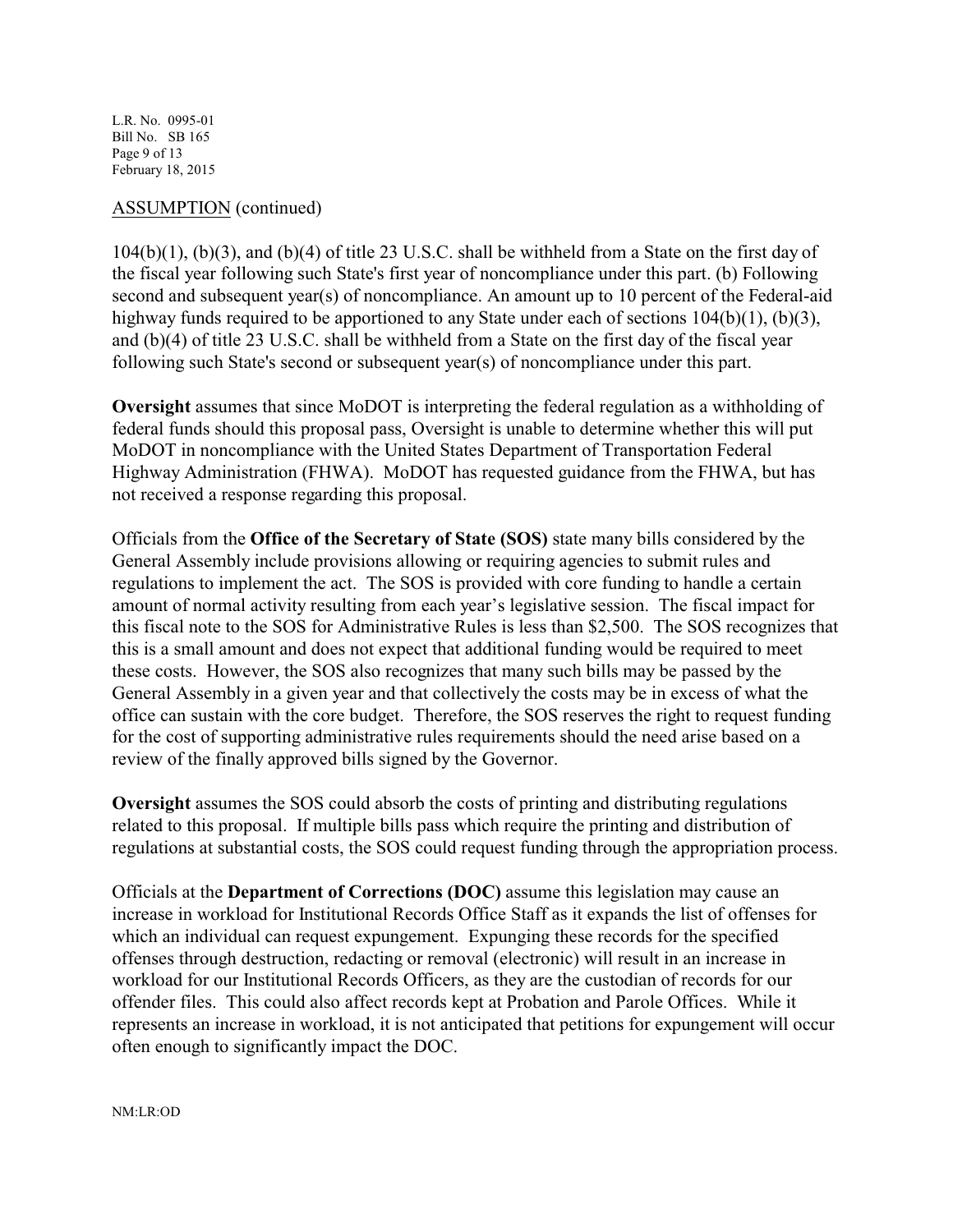L.R. No. 0995-01 Bill No. SB 165 Page 10 of 13 February 18, 2015

#### ASSUMPTION (continued)

While the department assumes a \$0 impact, the use of expungement by offenders is unknown. Also, the exact records to be expunged are not clearly defined. There is some concern for tracking previous medical, mental health, substance abuse treatment and education records should the offender return to supervision by the department. If there should be a significant number of additional requests for expungement or a significant expansion in the number of offenses that could be expunged, it could result in additional costs to the DOC.

Officials at the **Office of the Attorney General** assume that any potential costs arising from this proposal can be absorbed with existing resources.

Officials at the **Office of the State Courts Administrator** assume the proposed legislation creates a petition process for the expungement of records relating to certain criminal offenses. During the past five years (2009 to 2013) there was an average of 10,120 Chapter 195 Associate Level charges and 2,002 Circuit Level charges that may be eligible for expungement. We are unable to determine how many of these charges would have been committed by a commercial driver's license holder. There may be some impact but there is no way to quantify that currently. Any significant changes will be reflected in future budget requests.

Officials at the **Office of Prosecution Services** and the **Joint Committee on Administrative Rules** each assume no fiscal impact to their respective agencies from this proposal.

Officials at the **City of Columbia** assume no fiscal impact from this proposal.

| FISCAL IMPACT - State Government                         | FY 2016<br>$(10 \text{ Mo.})$ | FY 2017 | FY 2018    |
|----------------------------------------------------------|-------------------------------|---------|------------|
| <b>GENERAL REVENUE</b>                                   |                               |         |            |
| Cost - DOR - ITSD Programming                            | $(\$77,760)$                  | \$0     | \$0        |
| <b>ESTIMATED NET EFFECT ON</b><br><b>GENERAL REVENUE</b> | (S77,760)                     |         | <u>\$0</u> |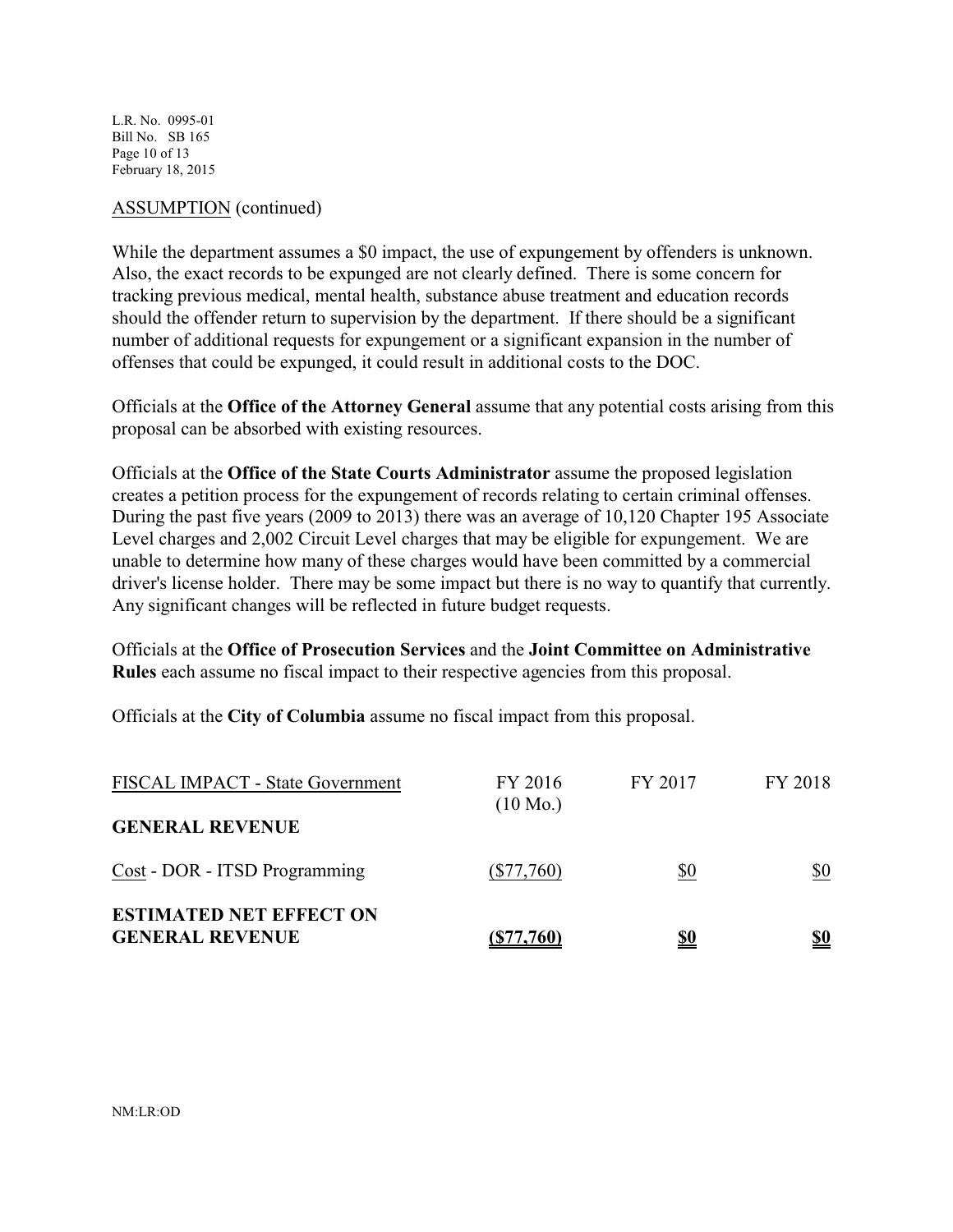L.R. No. 0995-01 Bill No. SB 165 Page 11 of 13 February 18, 2015

| <b>ESTIMATED NET EFFECT ON</b><br><b>FEDERAL FUNDS</b>                     | \$0 or<br>$($ \$31,100,000)        | \$0 or<br>$($ \$62,200,000)        | \$0 or<br>$($ \$62,200,000)        |
|----------------------------------------------------------------------------|------------------------------------|------------------------------------|------------------------------------|
| Loss - MoDOT - State Noncompliance<br>resulting in loss of federal funding | \$0 or<br>(\$31,100,000)           | \$0 or<br>$(\$62,200,000)$         | \$0 or<br>$(\$62,200,000)$         |
| <b>FEDERAL FUND</b>                                                        |                                    |                                    |                                    |
| Estimated Net FTE change for Criminal<br>Records Fund                      | <b>196 FTE</b>                     | <b>196 FTE</b>                     | <b>196 FTE</b>                     |
| <b>ESTIMATED NET EFFECT ON</b><br><b>HIGHWAY FUNDS</b>                     | <u>(\$9,123,818)</u>               | $($ \$9,641,988)                   | $($ \$9,752,494)                   |
| <b>Total Costs - DPS/MHP</b><br>FTE Change - DPS/MHP                       | $(\$9,123,818)$<br><b>196 FTE</b>  | $(\$9,641,988)$<br><b>196 FTE</b>  | $($ \$9,752,494)<br><b>196 FTE</b> |
| <b>Equipment and Expense</b>                                               | (\$1,943,307)                      | $($ \$939,208)                     | $(\$962,687)$                      |
| Costs - DPS/MHP<br><b>Personal Service</b><br><b>Fringe Benefits</b>       | $(\$3,839,640)$<br>$(\$3,340,871)$ | $(\$4,653,644)$<br>$(\$4,049,136)$ | $(\$4,700,180)$<br>$(\$4,089,627)$ |
| <b>HIGHWAY FUNDS</b>                                                       |                                    |                                    |                                    |
| Estimated Net FTE change for Criminal<br>Records Fund                      | <b>15 FTE</b>                      | <b>15 FTE</b>                      | <b>15 FTE</b>                      |
| <b>ESTIMATED NET EFFECT ON</b><br><b>CRIMINAL RECORDS FUND</b>             | <u>(\$815,788)</u>                 | <u>(\$880,361)</u>                 | <u>(\$890,243)</u>                 |
| FTE Change - DPS/MHP                                                       | <b>15 FTE</b>                      | <b>15 FTE</b>                      | <b>15 FTE</b>                      |
| <b>Total Costs - DPS/MHP</b>                                               | $(\$815,788)$                      | (\$880,361)                        | $(\$890,243)$                      |
| Fringe Benefits<br><b>Equipment and Expense</b>                            | $(\$310,365)$<br>(\$148, 723)      | $(\$376,162)$<br>$(\$71,879)$      | $(\$379,924)$<br>$(\$73,675)$      |
| Cost - DPS/MHP<br><b>Personal Service</b>                                  | $(\$356,700)$                      | $(\$432,320)$                      | $(\$436,644)$                      |
| <b>CRIMINAL RECORDS FUND</b>                                               |                                    |                                    |                                    |
| (continued)                                                                | $(10 \text{ Mo.})$                 |                                    |                                    |
| FISCAL IMPACT - State Government                                           | FY 2016                            | FY 2017                            | FY 2018                            |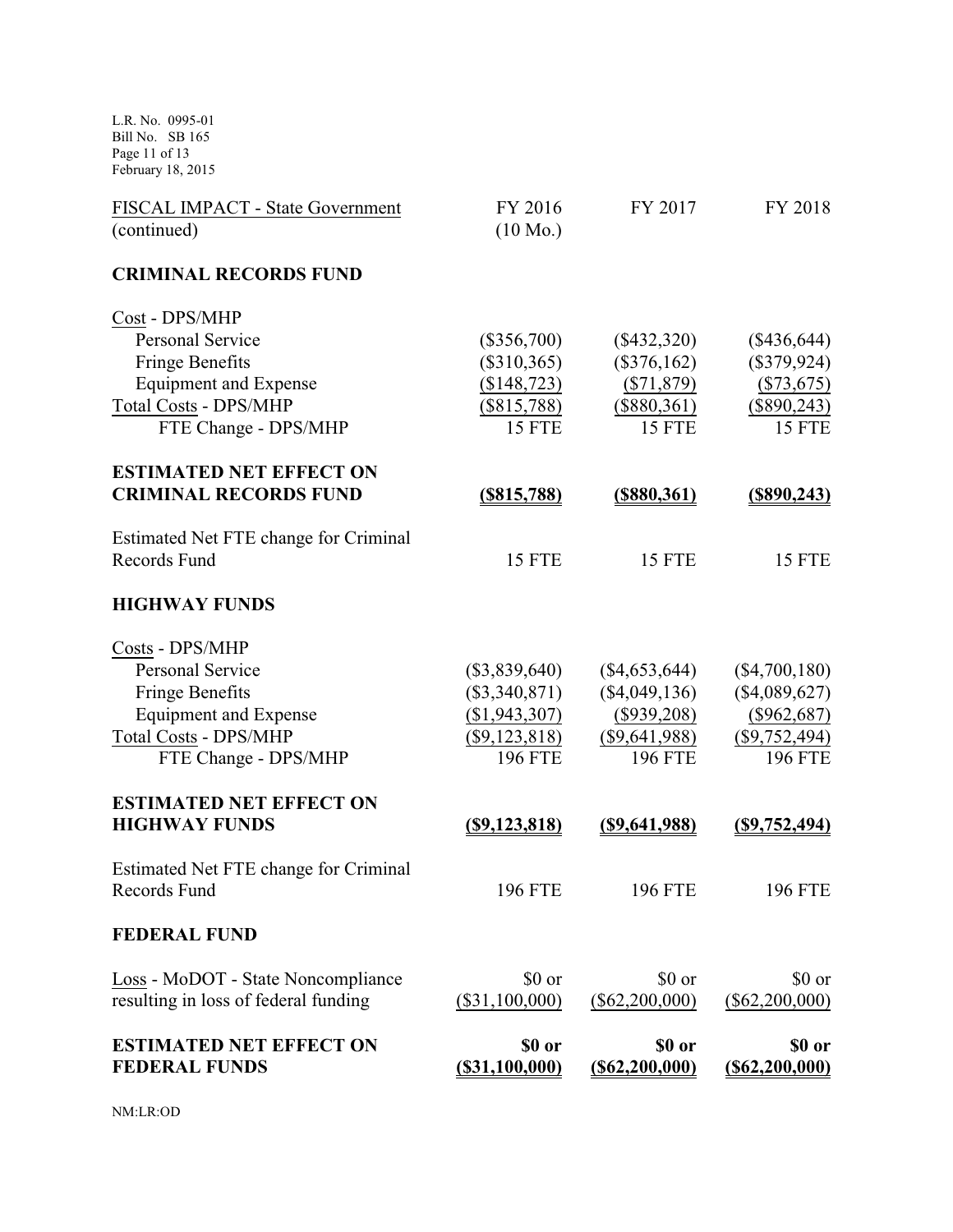L.R. No. 0995-01 Bill No. SB 165 Page 12 of 13 February 18, 2015

| FISCAL IMPACT - Local Government | FY 2016<br>$(10 \text{ Mo.})$ | FY 2017    | FY 2018    |
|----------------------------------|-------------------------------|------------|------------|
|                                  | <u>\$0</u>                    | <u>\$0</u> | <u>\$0</u> |

## FISCAL IMPACT - Small Business

No direct fiscal impact to small businesses would be expected as a result of this proposal.

## FISCAL DESCRIPTION

This act allows any person found guilty of prostitution, a misdemeanor or felony drug crime not involving a weapon, a misdemeanor or felony offense of criminal non-upport, and most municipal ordinance violations and misdemeanors to file a petition for expungement of one or more offenses with the civil division of the court in which the offenses sought to be expunged were adjudicated. The following offenses are not eligible for expungement - intoxicated-related driving offenses, sexual offenses, violations of protection orders, second degree endangering the welfare of a child, leaving a child unattended in a motor vehicle, and traffic and drug offenses when the offender holds a commercial driver's license. The petition must name as defendants all law enforcement agencies, courts, prosecuting or circuit attorneys, central state repositories of criminal records, or others who the petitioner has reason to believe may possess the records subject to expungement for each of the offenses listed in the petition. The court's order of expungement only affects those named as defendants.

The petitioner must demonstrate that five years have elapsed since he or she has completed a sentence of imprisonment, period of probation, or period of parole, that the person has not been found guilty of any misdemeanor or felony during that time, and the person has not had any other petition for expungement granted under the provisions of the act. If the court determines the person meets all the criteria for each of the offenses listed in the petition for expungement, the court must order expungement and provide the order to each entity named in the petition.

Upon granting an order of expungement, the records and files maintained in a circuit court for any offense ordered expunged under this section shall be confidential and only available to the parties, any law enforcement agency for criminal investigations, any prosecutor for criminal prosecutions, or by order of the court for good cause shown. All other entities named in the petition must destroy their records relating to any offense ordered expunged. The central repository must request the FBI to expunge records from its files.